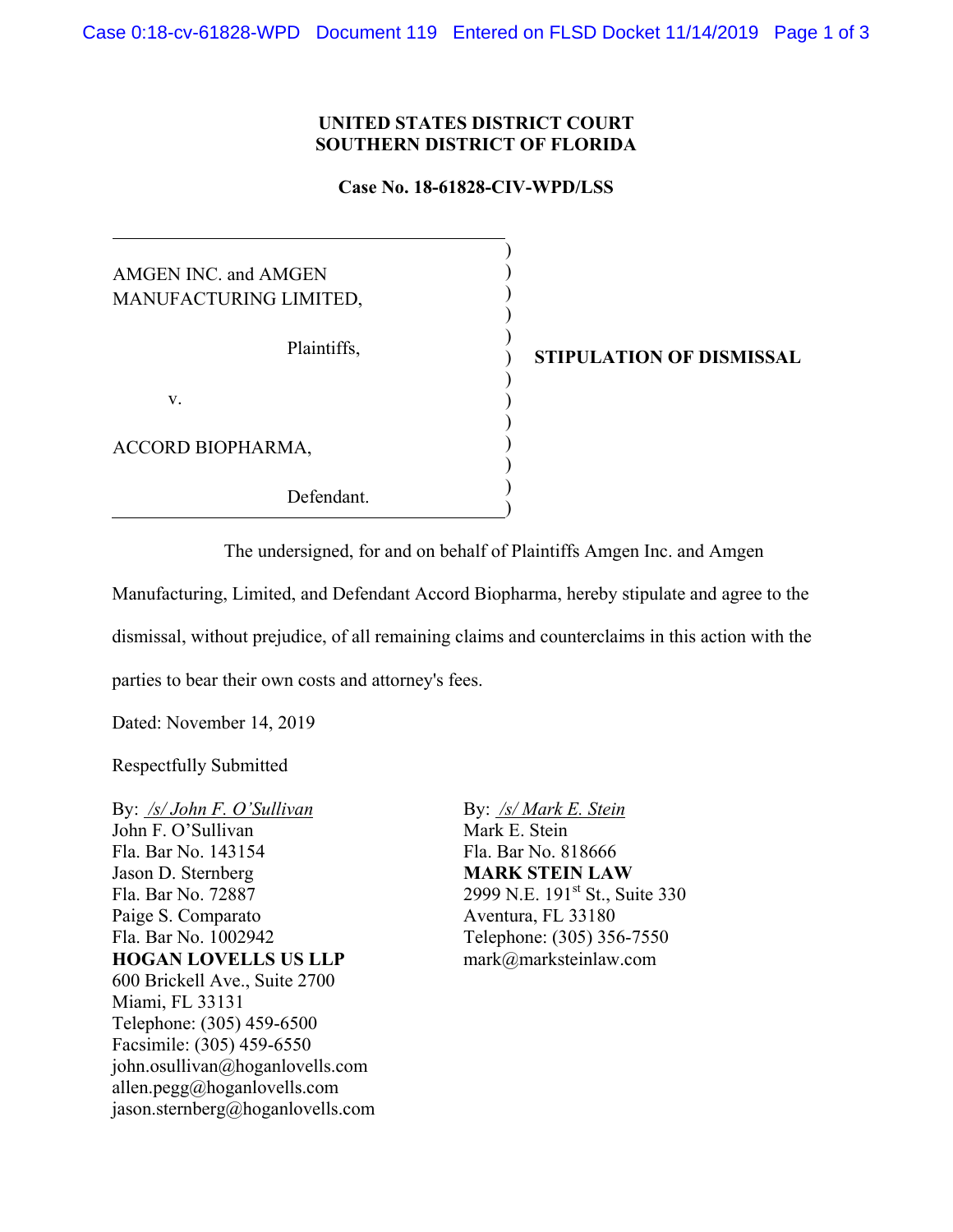## Of Counsel:

Nicholas Groombridge Jennifer H. Wu Jennifer Gordon Naz E. Wehrli Jacob T. Whitt Golda Lai Aaron J. Marks **PAUL, WEISS, RIFKIND, WHARTON & GARRISON**

1285 Avenue of the Americas New York, NY 10019 Telephone: (212) 373-3000 Facsimile: (212) 757-3990 ngroombridge@paulweiss.com jwu@paulweiss.com jengordon@paulweiss.com nwehrli@paulweiss.com jwhitt@paulweiess.com glai@paulweiss.com amarks@paulweiss.com

Wendy A. Whiteford Kimberlin Morley Eric M. Agovino AMGEN INC. One Amgen Center Drive Thousand Oaks, CA 91320 Telephone: (805) 447-1000 Facsimile: (805) 447-1010 wendy@amgen.com kmorley@amgen.com eagovino@amgen.com

*Attorneys for Plaintiffs Amgen Inc. and Amgen Manufacturing, Limited*

Of Counsel:

Aaron F. Barkoff Carey J. Prill Ben J. Mahon **McANDREWS, HELD & MALLOY, LTD.** 500 West Madison St., 34<sup>th</sup> Floor Chicago, IL 60661 Telephone: (312) 775-8000 abarkoff@mcandrews-ip.com cprill@mcandrews-ip.com bmahon@mcandrews-ip.com

*Attorneys for Accord BioPharma*